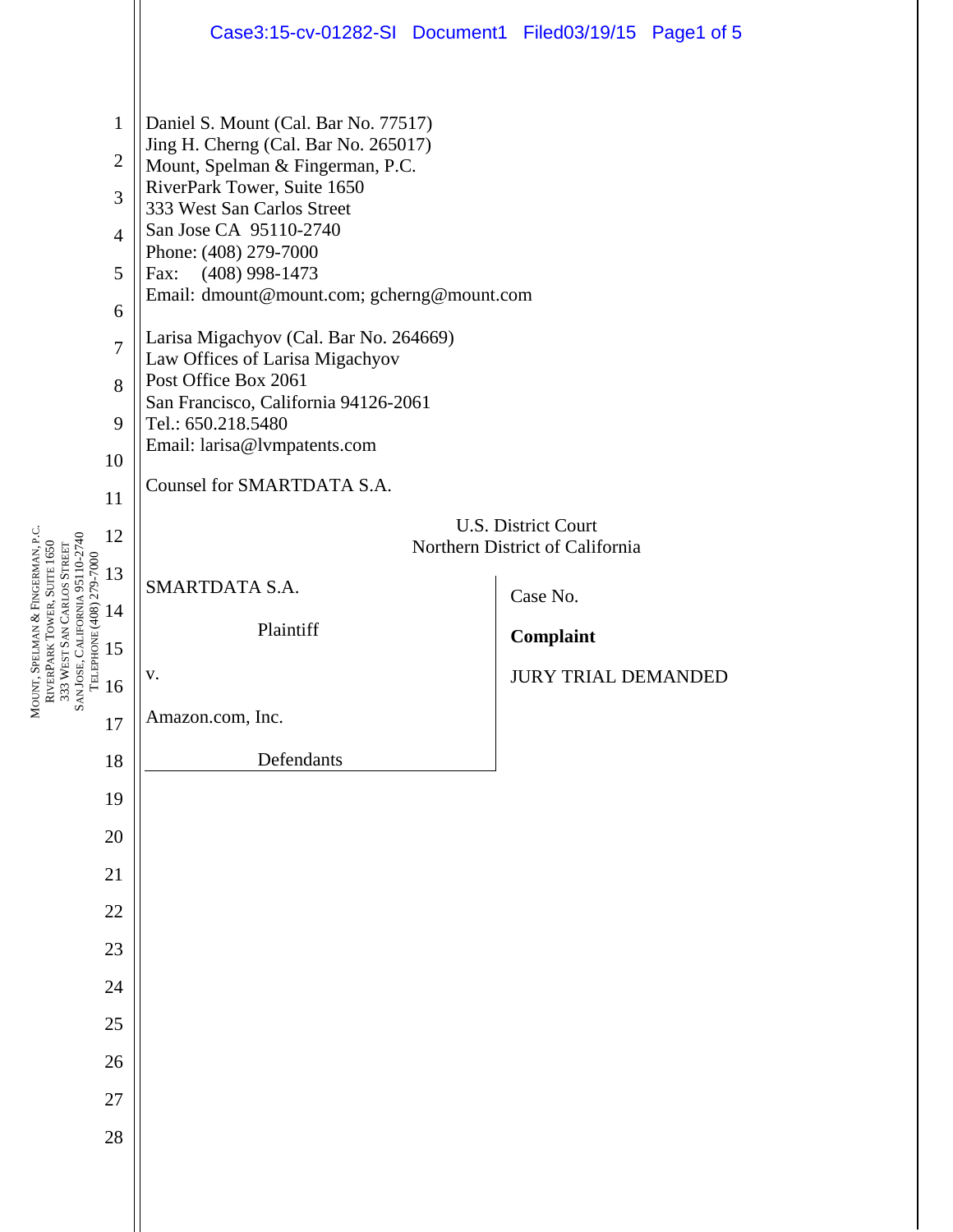6

7

8

 $\overline{Q}$ 

10

11

12

13

14

MOUNT, SPELMAN

RIVERPARK

333

WEST SAN

SAN JOSE, CALIFORNIA 95110-2740 TELEPHONE (408) 279-7000

SAN JOSE, CALIFORNIA 95110-2740 ГЕLЕРНОNЕ (408) 279-7000

CARLOS STREET

TOWER, SUITE 1650

&

FINGERMAN, P.C.

1

Plaintiff SMARTDATA, S.A. ("SmartData"), alleges as follows:

# **PARTIES**

3 4 5 1. SmartData is a corporation organized under the laws of Switzerland with its principal place of business at CP 931, Rue de la Fusion 99, 1920 Martigny, Switzerland. SmartData does not do business in the Northern District of California.

2. Upon information and belief, Amazon.com, Inc. is a corporation organized under the laws of the State of Delaware with its principal place of business at 440 Terry Avenue North, Seattle, WA, 98109. Amazon does business in the Northern District of California.

# **JURISDICTION AND VENUE**

3. This action for patent infringement arises under the patent laws of the United States, Title 35 of the United States Code. This Court has jurisdiction over the subject matter of this action pursuant to 28 U.S.C. §§ 1331 and 1338(a).

4. Venue is proper in the Northern District of California under 28 U.S.C. §§ 1391(b) and (c) and 1400(b).

15 16 17 18 19 5. Upon information and belief, Amazon operates a website at www.amazon.com, which is accessible to the purchasing public in this District. Amazon has offered products that infringe SmartData's intellectual property for sale through its website and/or other websites linked with its website, with a reasonable expectation that those products will be purchased by residents in this District.

20

23

# **INTRADISTRICT ASSIGNMENT**

21 22 6. This is an Intellectual Property Action to be assigned on a district-wide basis pursuant to Civil Local Rule 3-2(c).

# **BACKGROUND**

24 25 26 27 7. SmartData is a technology company specializing in wireless computing. SmartData develops wireless bridging solutions for portable devices and provides working reference designs, prototypes, and related services to major and leading companies wishing to extend their product portfolio with no or very short development efforts.

28

8. SmartData sought and obtained patent protection pertaining to its innovations in

Case No. Page 1 Complaint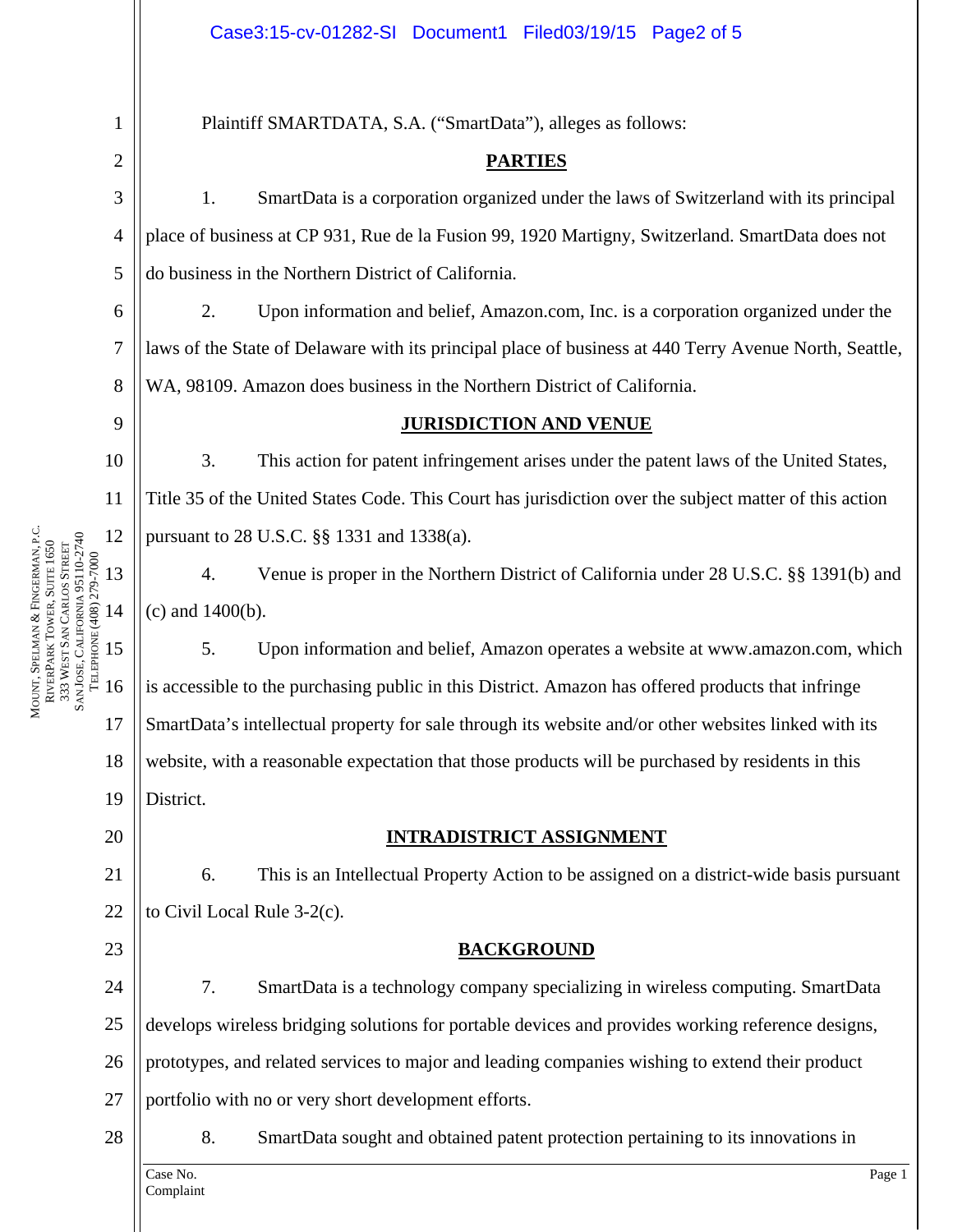# Case3:15-cv-01282-SI Document1 Filed03/19/15 Page3 of 5

1 2 wireless computing technology. The inventions protected by SmartData's patents resulted from the investment of large monetary sums in research and development.

3 4 5 9. On January 2, 2007, the United States Patent and Trademark Office duly and legally issued U.S. Patent No. 7,158,757, entitled "Modular Computer" ("the '757 Patent"). A true and correct copy of the '757 Patent is attached hereto as Exhibit A.

10. SmartData is the owner by assignment of the '757 Patent and has the exclusive right to license the '757 Patent as well as to sue for and collect fees, costs, and damages, including damages for past infringement of the '757 Patent.

 $\overline{Q}$ 

10

11

12

13

14

15

16

MOUNT, SPELMAN

RIVERPARK

333

WEST SAN

SAN JOSE, CALIFORNIA 95110-2740 TELEPHONE (408) 279-7000

SAN JOSE, CALIFORNIA 95110-2740 ГЕLЕРНОNЕ (408) 279-7000

CARLOS STREET

TOWER, SUITE 1650

&

FINGERMAN, P.C.

17

18

19

20

24

25

6

7

8

11. The '757 Patent generally relates to wireless computing technology.

12. Upon information and belief, Defendant is a market leader in streaming entertainment products. As part of its line of networking products, Defendant designs, manufactures, and markets several streaming entertainment devices. Specifically, Defendant designs, manufactures, and markets the Amazon Fire TV and the Amazon Fire TV Stick (the "Accused Products").

13. Upon information and belief, Amazon has manufactured, used, caused to be used, offered to sell, and/or sold its products, including but not limited to the Accused Products, in the Northern District of California and elsewhere in the United States.

14. The use of an Amazon streaming entertainment device, including the Accused Products, together with a smartphone, tablet, or other mobile device, and a television or another audio/video display, infringes the '757 Patent. Both Amazon and its customers have used these products together and have practiced the '757 Patent.

21 22 23 15. The Amazon streaming entertainment devices, including the Accused Products, are advertised on the Amazon site as being able to "mirror" the contents shown on a smartphone, tablet, or other mobile device, onto a television. Those features have no substantial non-infringing use.

#### **COUNT I**

# **(Infringement of the '757 Patent)**

26 27 17. SmartData hereby restates and realleges the allegations set forth in paragraphs 1-16 above and incorporates them by reference, as though fully set forth herein.



18. SmartData is informed and believes, and on that basis alleges, that Defendant has

Case No. Page 2 Complaint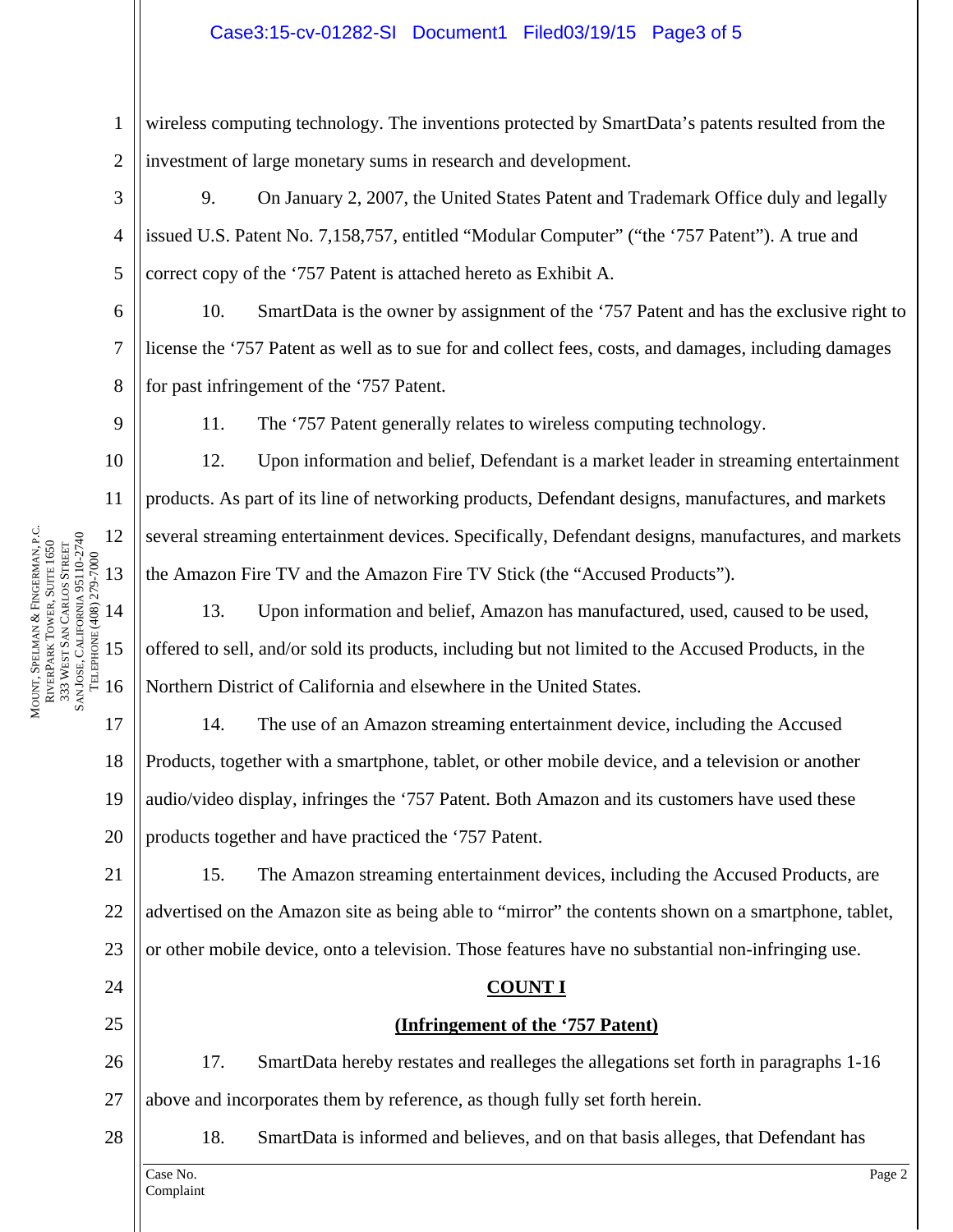# Case3:15-cv-01282-SI Document1 Filed03/19/15 Page4 of 5

1 2 3 4 5 6 infringed and is infringing the '757 Patent, has contributed and is contributing to infringement of the '757 Patent, and/or has actively induced and is actively inducing others to infringe the '757 Patent, by committing acts defined in 35 U.S.C. § 271 as unlawful and infringing, including but not limited to making, using, offering for sale, selling and/or importing products that infringe one or more claims of the '757 Patent. Defendant's infringing products include, but are not limited to, the Accused Products. All such acts by Defendant have been without authority or license from SmartData.

 19. As a consequence of Defendant's infringing activities, SmartData has been damaged in an amount not yet determined. Defendant's infringement of SmartData's exclusive rights under the '757 Patent will continue to damage SmartData, causing irreparable harm, for which there is no adequate remedy at law, unless Defendant is enjoined by this Court.

 FINGERMAN, P.C. SAN JOSE, CALIFORNIA 95110-2740 12 SAN JOSE, CALIFORNIA 95110-2740 TOWER, SUITE 1650 CARLOS STREET TELEPHONE (408) 279-7000 ГЕLЕРНОNЕ (408) 279-7000 13 14 &MOUNT, SPELMAN WEST SAN 15 RIVERPARK 16 333

7

8

9

10

11

17

WHEREFORE, SmartData prays for the following relief:

1. That the Court find and enter a judgment that Defendant has directly and/or indirectly infringed, induced infringement, and/or contributed to infringement of the '757 Patent;

2. That the Court enter a permanent injunction, pursuant to 35 U.S.C. § 283, enjoining Defendant and its officers, agents, servants, employees, successors, assigns, attorneys, and all others in active concert and/or participation with them from further directly infringing, indirectly infringing, inducing infringement and/or contributing to infringement of the '757 Patent;

18 19 20 21 22 3. That the Court find and enter a judgment, pursuant to 35 U.S.C. § 284, first paragraph, awarding SmartData damages, including an accounting of damages, adequate to compensate SmartData for Defendant's past and present infringement of the '757 Patent by payment of an amount not less than a reasonable royalty on Defendant's sales of infringing products, together with prejudgment and post-judgment interest on the damages awarded, and costs;

23 24 25 4. That the Court find and enter a judgment that this case is exceptional and award to SmartData its reasonable attorney fees, disbursements and costs in accordance with the law, including, but not limited to, 35 U.S.C. § 285; and

26 27 5. That the Court award SmartData any other relief that the Court may deem just, equitable, and proper.

28